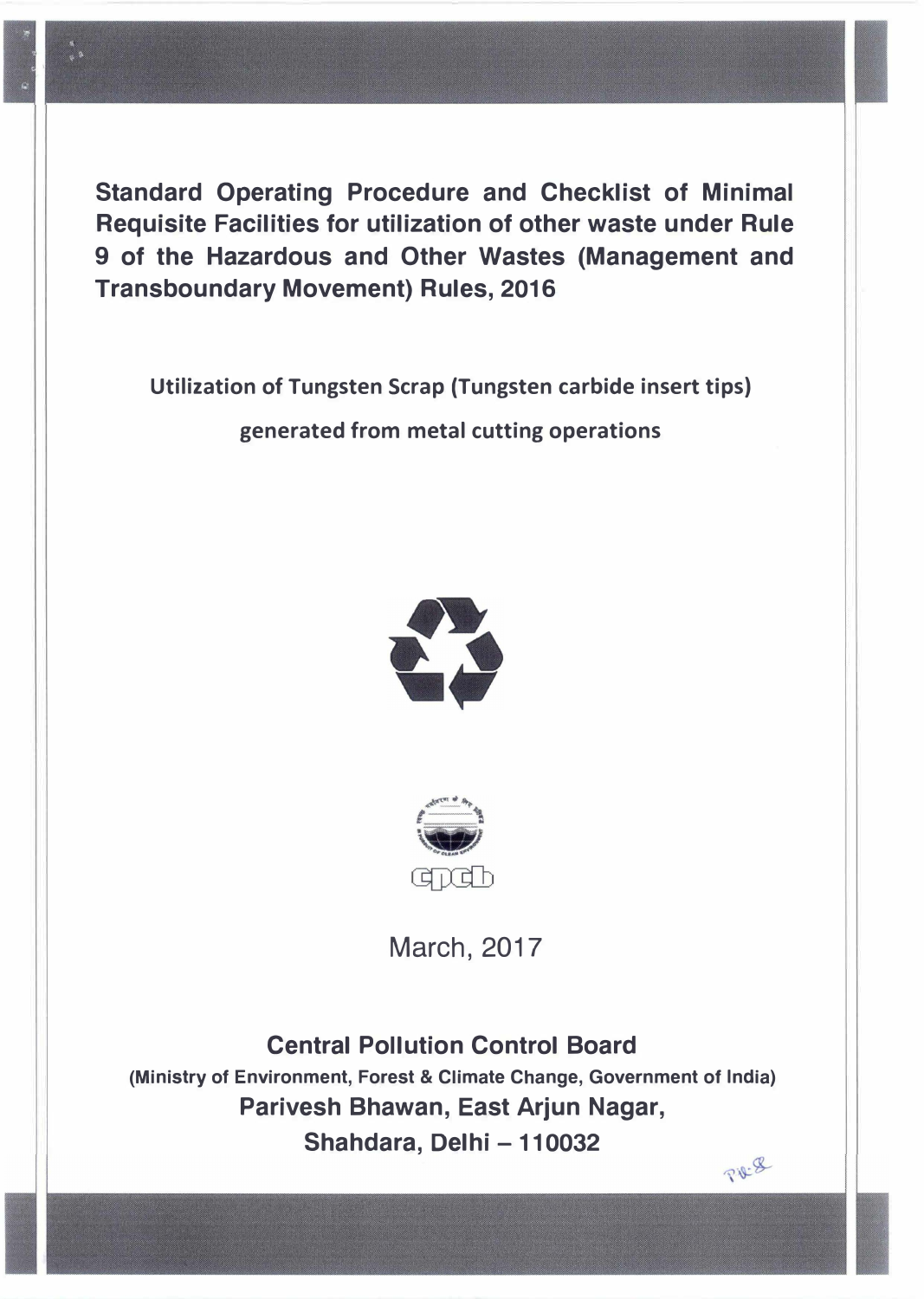### **Procedure for grant of authorisation by SPCBs/PCCs for utilization of Hazardous Waste**

- (i) While granting authorisation for utilization of hazardous or other wastes, SPCBs/PCCs shall ensure that authorisation is given only to those wastes for which SoPs on utilisation have been circulated by CPCB ensuring the following:
	- a. The waste (intended for utilization) should have similar source of generation as specified in SoPs.
	- b. The utilization process should be similar to the process of utilization described in SoPs.
	- c. End-use / product produced form the waste shall be same as specified in SoPs.
	- d. Authorisation shall be granted only after verification of minimum requisite facilities installed and after verification of utilization process as given in SoPs.
	- e. Issuance of passbooks (similar to the passbooks issued for recycling of use oils, waste oil, non-ferrous scraps, etc.) for maintaining records of receipt of hazardous wastes for utilization.
- (ii) After issuance of authorization, SPCB/PCC shall verify the utilization process, checklist and SOPs, quarterly during the initial 02 years of operation followed by random checks in subsequent yearsatleast once in every year.

In-case of lack of requisite infrastructures with the SPCBs/PCCs, SPCBs/PCCs may engage  $3^{\text{ra}}$ party institutions and EPA/NABL/ISO17025 accredited laboratories for monitoring and analysis of prescribed parameters of the SoPsfor verification purpose. Such labs shall have accreditation (EPA/NABL/IS017025) for the parameters specified in SoP.

- (iii) SPCB/PCC shall provide half yearly up-dated list of units permitted for utilization of hazardous or other wastes to CPCB and also periodically update the same on SPCB website Such updated list shall sent for January-June and July- December of every year and reach to CPCB by July and January respectively of every year.
- (iv) Authorisation for utilisation shall not be given to the units located in the State/UT where there is no Common TSDF, unless the unit ensures authorised captive disposal of the hazardous waste or its complete utilisation or arrangement of sharing with any other authorised disposal facility.
- (v) In case of the utilization proposal is not similar with respect to source of generation, utilization process and end-use as outlined in this SoP, the same may be referred to CPCB for clarification / conducting trial utilization studies and developing SoPs.
- (vi) The source and work zone standards suggested in the SoPs are based on the E(P)A notified and OSHA standards respectively, however, SPCB/PCC may impose more stringent standards based on the location or process specific conditions

#### **31.0 Utilization of Tungsten Scrap**

| <b>Type of Other Waste</b> | <b>Source of generation</b>     | Recovery/Product            |
|----------------------------|---------------------------------|-----------------------------|
| Tungsten Scrap (Tungsten   | Metal cutting operations (using | To reclaim Tungsten Carbide |
| carbide insert tips)-Basel | Tungsten carbide insert)        | Powder                      |
| B1010, Part D of<br>No.    |                                 |                             |
| schedule-Ill of HOWM       |                                 |                             |
| <b>Rules, 2016</b>         |                                 |                             |

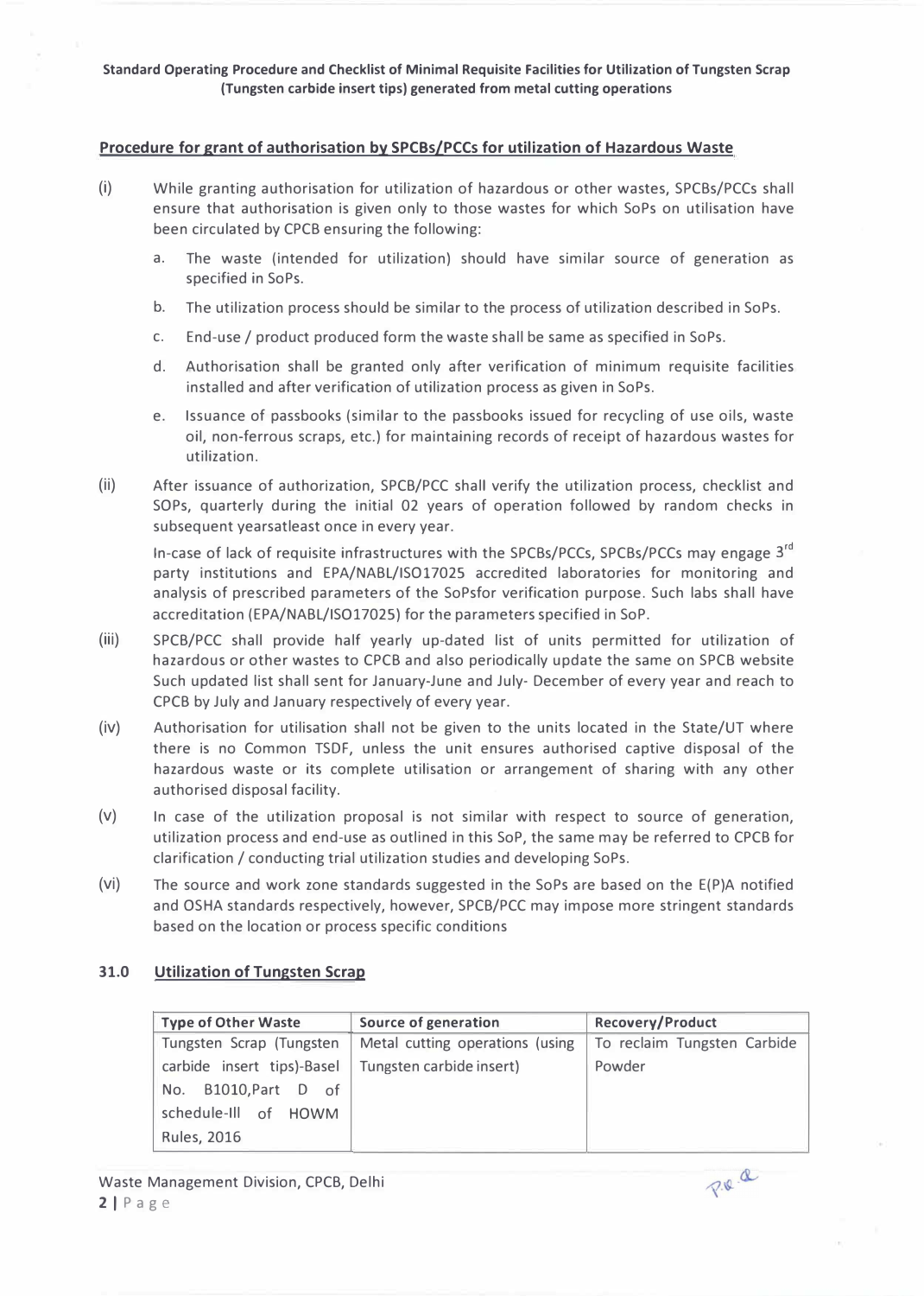#### **31.1 Source of Waste**

**Tungsten carbide insert after being used for metal cutting becomes worn-out and is of no use as the edge becomes blunt. These worn-out and blunt tungsten carbide inserts are discarded as a scrap material and categorised as "other waste" under Basel No. B1010 -Part D of schedule-Ill of HOWM Rules, 2016. The same is required to be disposed in authorized disposal facility in accordance with authorization condition, when not utilized as resource recovery.** 

### **31.2 Utilisation Process**

**The utilization process involves sorting of the used Tungsten carbide inserts to remove the unwanted materials first by cleaning with hot water followed by magnetic separation system. Magnetic separation system has a belt and permanent magnet arrangements. Distance of the magnets are set to separate high magnetic material likes ferrous materials (steel screws, washers, steel bur, etc.) and low magnetic inserts.** 

**After sorting, the material is transferred to de-coating mill where the coating layers (with different types of coating layer) of inserts is removed by tumbling the inserts with water. During tumbling process, the tungsten carbide coating gets eroded due to self-abrasion and is collected separately in the form of sludge, which contains more than 50% of tungsten carbide, which may have potential for further recovery of Tungsten carbide (such utilization is not in scope of this SOP).The wet de-coated inserts are dried over a drying belly in electrically heated chamber to get sorted tungsten carbide inserts.** 

**The sorted tungsten carbide inserts are heated in graphite crucible vacuum furnace alongwith zinc which works as a catalyst and debonds the Tungsten carbide inserts to make it more brittle and porous which can be easily crushed into powder in a crusher. After crushing the material is sieved and homogenized in a mixer, which is packed as final product i.e. Reclaimed Tungsten Carbide Powder.** 

**The wastewater generated from hot water cleaning, decoating mill and washing of decoated inserts is treated in Effluent treatment. Fumes from the vacuum furnace are condensed in a condenser followed by passing through high efficiency filter and dispersion into the atmosphere through stack. The dust generated during the crushing and sieving is passed through the dust collection system and finally dispersed into the atmosphere through stack. The collected dust from bag filters is used in the process.**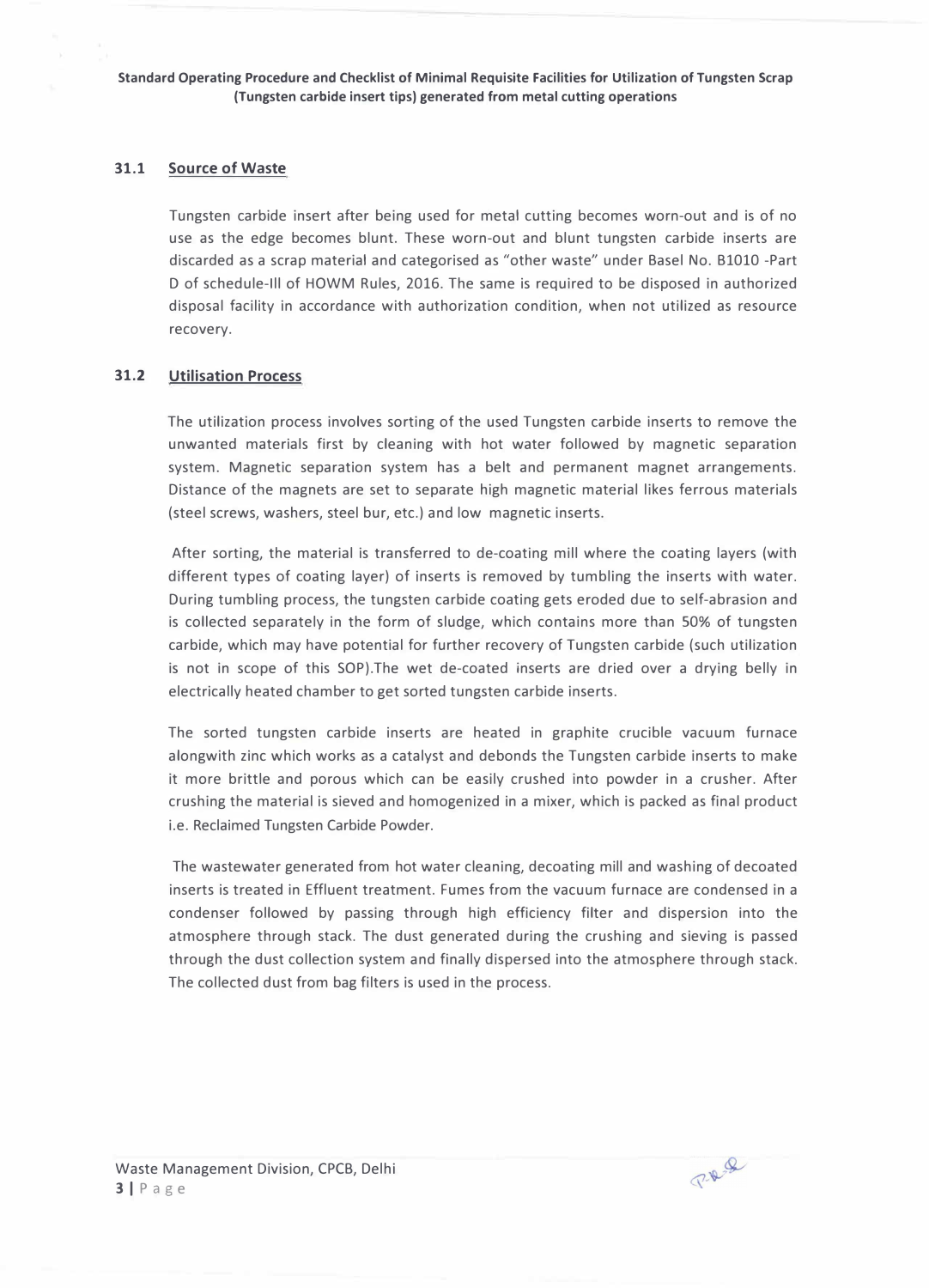# **Tungsten Scrap**  Hot water cleaning  $\Box$  To remove dirts Magnetic Separation  $\Box$  To separate ferrous materials, ceramics, cermets, etc. De Coating ŵ Washing of de-coated inserts Drying Reused Tungsten Solid Zinc Metal Carbide Scrap/Buttons To de-bond the Tungsten Carbide and cobalt Zinc Melting along with scrap Vacuum Furnace Zinc Distillation Crushing & mixing Screening Homogenizing Of Powder cake Reclaimed Powder as Product

## *Process Flow*

#### **31.3 Product Usage / Utilization**

**The Reclaimed Tungsten carbide powder is used proportionately in manufacturing of Tungsten carbide insert after being used for metal cutting.** 

#### **31.4 Standard Operating Procedure for utilization**

**This SoP is applicable only for utilization of used Tungsten carbide inserts generated from insert tips scrap to recover Tungsten carbide powder.** 

- **(1) The used Tungsten carbide inserts shall be collected and stored in non-reactive drums/container in accordance with the provisions stipulated in Hazardous and Other Wastes (Management and Transboundary Movement) Rules, 2016.**
- **(2) There should be a designated space for storage of used Tungsten carbide inserts in drums/containers under covered storage shed within premises.**

Perq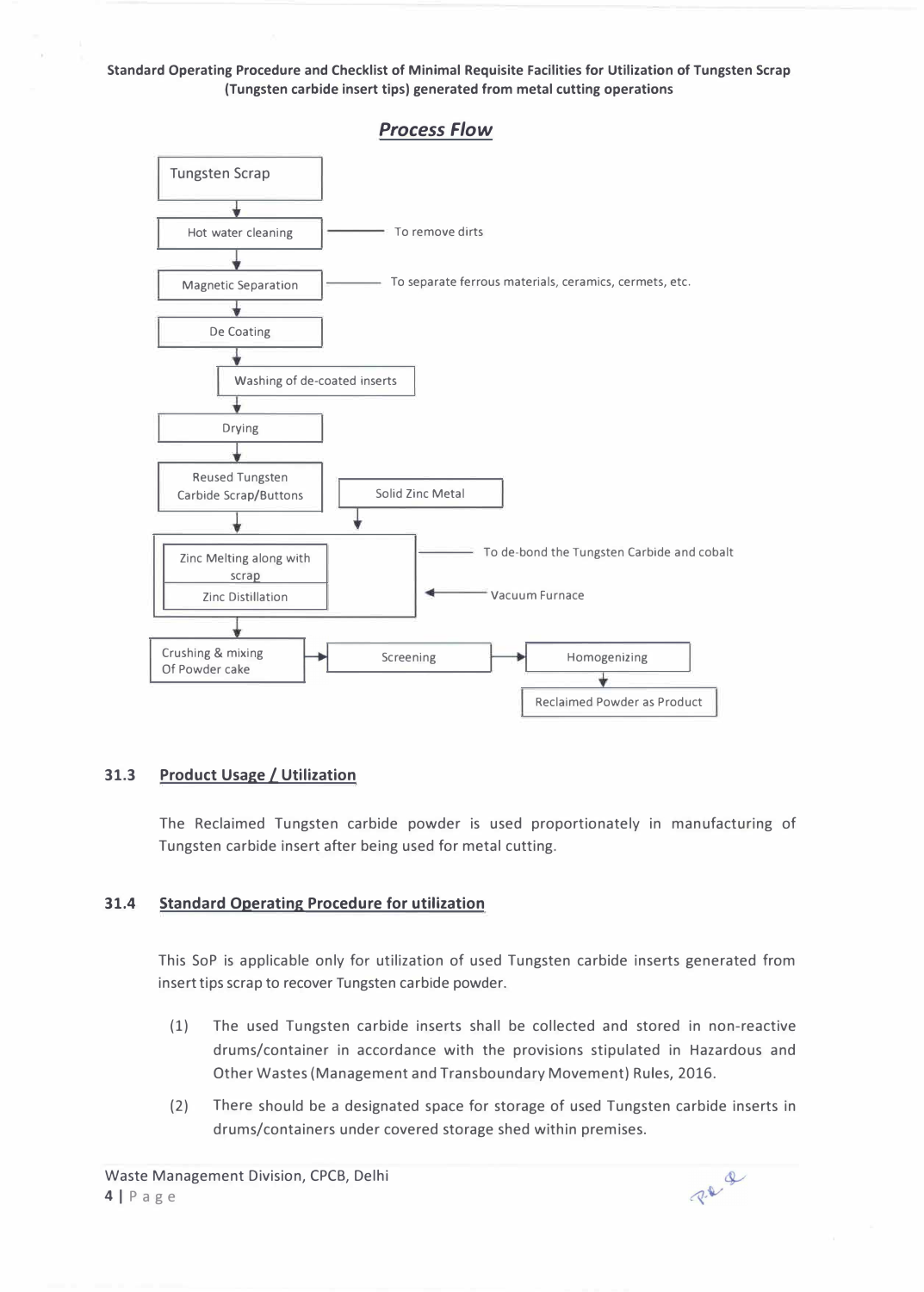- (3) Transfer of used Tungsten carbide inserts from the storage shed shall be carried out through mechanised conveyor system to the sorting unit. The sorting shall be carried out in two stages i.e first by hot water cleaning with detergent followed by magnetic separation system to remove the unwanted material.
- (4) The sorted material shall be subjected to de-coating of the different layers on the insert using trumbling process with water in a de-coating mill followed by electric drying system. The sludge from the mill is transferred to decanter tank. Supernatant from the decanter tank shall be channelized to ETP through mechanized system and slurry shall be dried. Analysis of dried sludge vis-à-vis parameters of the Schedule II of the HOWM Rules shall be carried to categorise whether the same is hazardous waste or other waste or not. In case of classification as hazardous waste or other waste, the same shall be disposed in facility authorized by SPCB/PCC or utilized in accordance with provision of Rule 9 of the HOWM Rules 2016
- (5) The wet de-coated insert shall be dried in electrically heated drying unit
- (6) The dried sorted tungsten carbide material shall be subjected to heating in vacuum furnace alongwith zinc at a temperature of not less than 850  $^{\circ}$ C at 1020 mbar pressure during heating and penetration system. Further, temperature shall be raised up to 940-980° C for 30 minutes to convert molten zinc into vapours. After this, vacuum pumps are started to bring the pressure from 1040 mbar to 20 mbar in  $4.5 - 6$  hours.

The zinc vapors generated from the vacuum furnace shall be collected through a guide pipe to the bottom condenser where all zinc vapors are condensed. Solid Zinc recovered from condensing zinc vapour shall be collected separately.

- (7) A high efficiency primary filter of not less than 2 microns size shall be connected on the vacuum line to vacuum pump, to arrest the traces of zinc entering into vacuum pump. An oil separator shall also be connected at the outlet of vacuum pump to separate oil mist, if any. The outlet of the vacuum shall be connected to stack of height as prescribed by concerned SPCB/PCC.
- (8) The cooled heated material, obtained in cake form is fragile and shall be converted into lumps of 100 mm min size under the hydraulic press. These lumps are crushed into powder form in ball mill followed by sieving and homogenizing.
- (9) Cake breaking, Crushing, sieving, transfer and homogenizing operations shall be carried out in enclosed systems connected to dust extraction systems with bag dust collectors and stack. It shall be ensured that the height of the stack shall be as specified in the consent issued by concerned SPCB or atleast 06 m above roof top of adjacent structure, whichever is higher.
- (10) The dust collected from the dust collection system shall be collected and used within the process.
- (11) Treatment and disposal of wastewater:

The following are the sources of wastewater from utilization process;

a) From hot water sorting belt unit

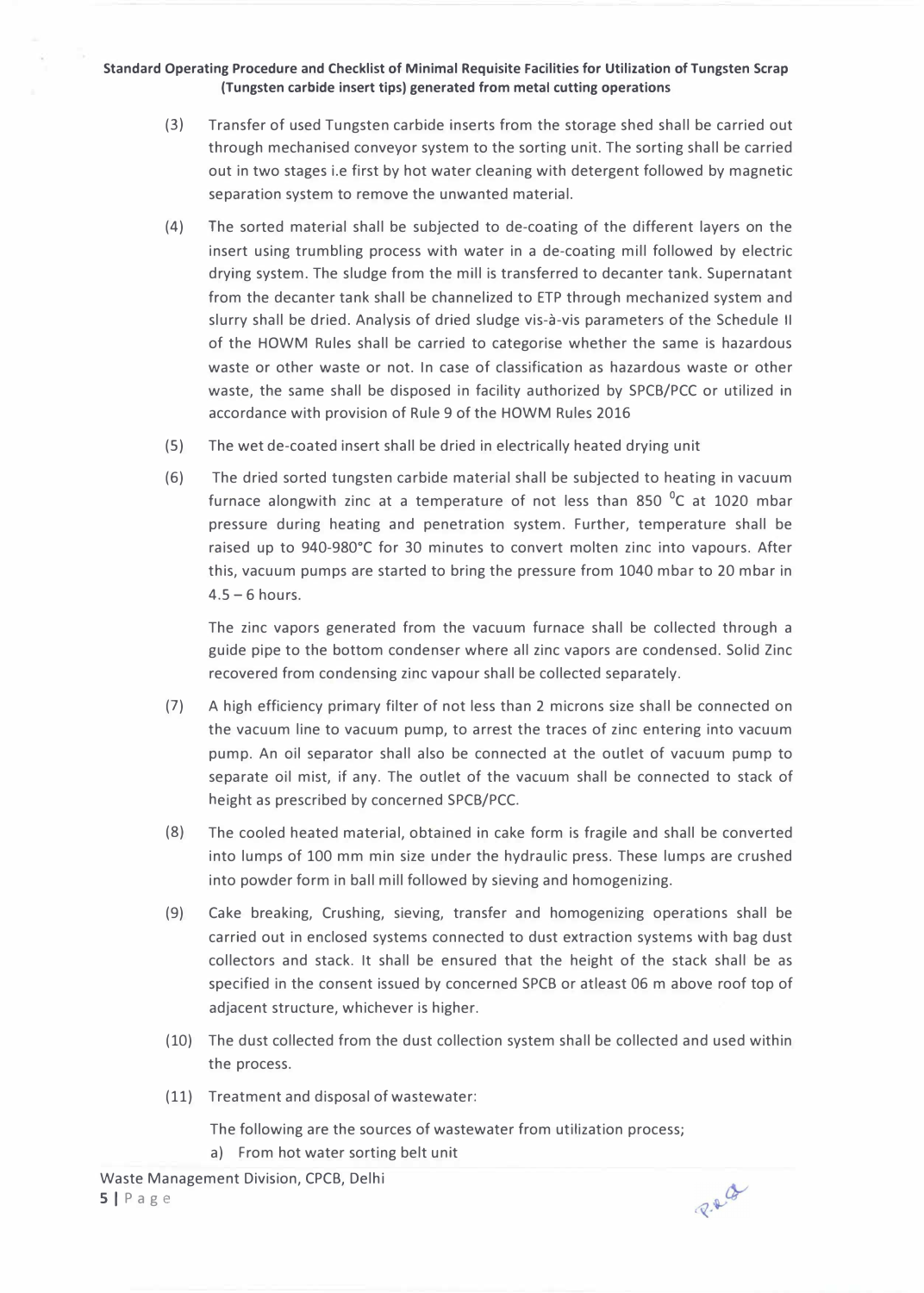- **b) Washed water from the de-coating mill**
- **c) Washing of de-coated inserts**
- **d) Floor washing/process units/vehicle wash/spillages, etc.**

**The above wastewater shall be treated Physico-Chemically by neutralization, coagulation, sedimentation & filtration and treated effluent shall be discharged in accordance with the conditions stipulated in the Consent to Operate issued by respective SPCB/PCC under the Water (Prevention and Control of Pollution) Act, 1974.** 

- **(12) The unit shall ensure that all personnel involved in the plant operation shall wear proper personal protective equipment such as masks, safety gloves, goggles, safety shoes etc.**
- **(13) The hazardous waste (viz. sludge from de-coating mill, as applicable, ETP sludge, contaminated gloves, masks, dusters, filters, etc.) generated from utilization process shall be collected and temporarily stored in non-reactive drums / bags under a dedicated hazardous waste storage area and be sent to authorized common TSDF or other authorized facility within 90 days from generation of the waste in accordance with the authorization issued by the concerned SPCB/PCC. Such storage area shall be covered having proper ventilation.**

**Recovered Zinc and oil shall only be sent to recyclers/utilizers authorized by the SPCB/PCC under the Hazardous and Other Wastes (Management & Transboundary Movement) Rules, 2016.** 

- **(14) The unit shall ensure that all the discarded/used drums/barrels are either sent back to the unit from where the Tungsten scrap is procured or to the facility who has authorisation for utilization of used drums/barrels or to the Common Hazardous Waste Treatment Storage and Disposal facility (CHWTSDF) for disposal, as authorized by the SPCB/PCC. In case of cleaning the discarded/used drums/barrels is carried out within the premises, authorisation for the same shall be obtained from the concerned SPCB/PCC.**
- **(15) Transportation of the aforesaid waste shall be carried out by the sender or receiver (utilizer) after obtaining authorization from the concerned SPCB under the Hazardous and Other Wastes (Management & Transboundary Movement) Rules, 2016.**
- **(16) Prior to utilization of Tungsten Scrap (Tungsten carbide insert tips), the unit shall obtain authorization from the concerned State Pollution Control Board under the Hazardous and Other Wastes (Management & Transboundary Movement) Rules, 2016, for storage and utilisation of Tungsten Scrap (Tungsten carbide insert tips).**
- **(17) In case of import of Tungsten Scrap (Tungsten carbide insert tips) /export of recovered tungsten powder or export of sludge from de-coating ball mill, the same shall be carried out as per the procedures laid down under the Hazardous and Other Wastes (Management & Transboundary Movement) Rules, 2016.**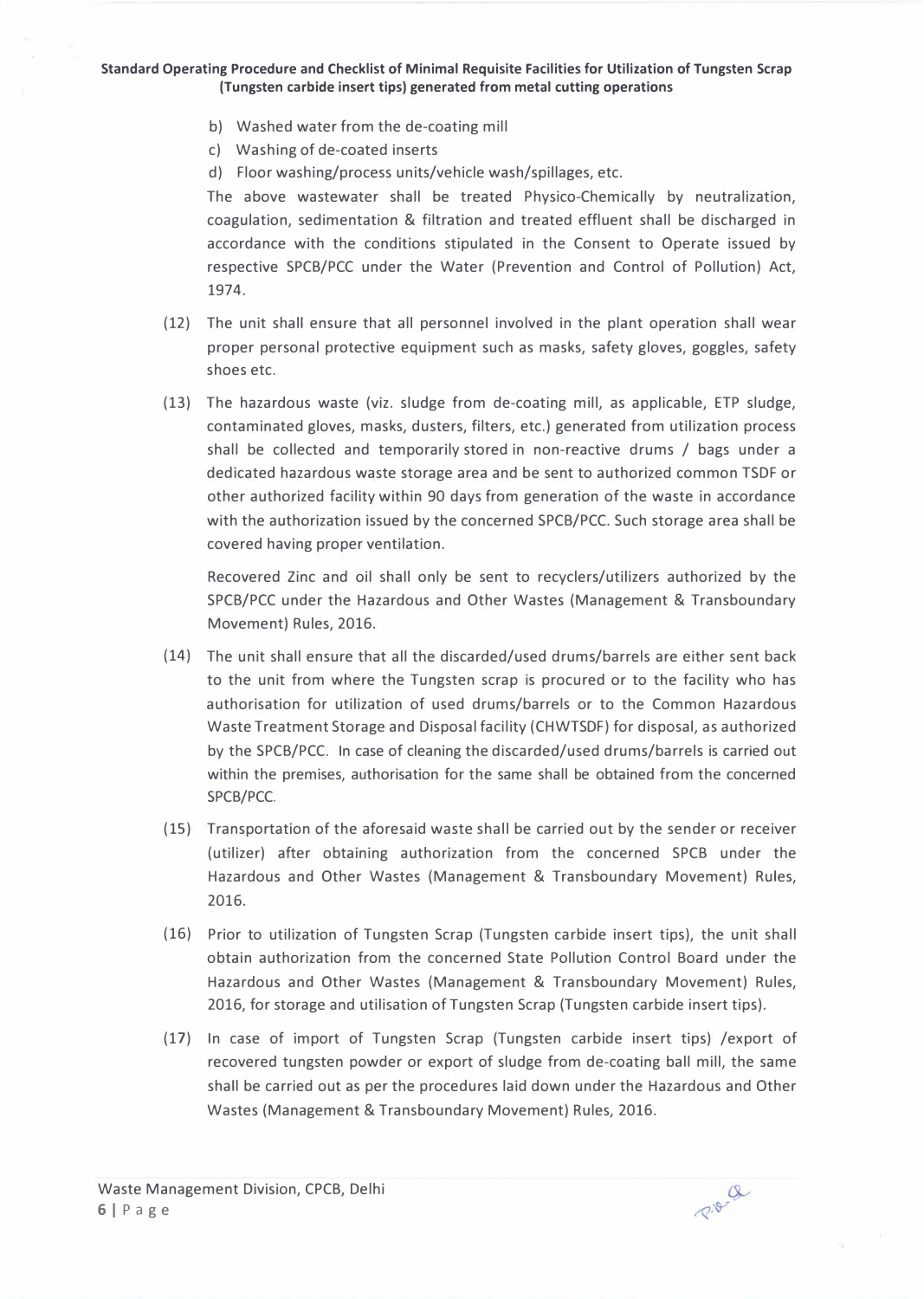- (18) In case of environmental damages arising due to improper handling of hazardous wastes including accidental spillage during generation, storage, processing, transportation and disposal, the unit shall be liable to implement immediate response measures, environmental site assessment and remediation of contaminated soil/groundwater/sediment etc. as per the "Guidelines on Implementing Liabilities for Environmental Damages due to Handling & Disposal of Hazardous Wastes and Penalty" published by CPCB.
- (19) During the process of utilization and handling of hazardous waste, the unit shall comply with the requirements in accordance with the Public Liability Insurance Act, 1991 as amended, wherever applicable.

### **31.5 Records & Returns**

- (1) The unit shall maintain a passbook issued by concerned SPCB wherein the following details of each procurement of Tungsten Scrap (Tungsten carbide insert tips) shall be entered:
	- Address of the sender
	- Date of dispatch
	- Quantity procured
	- Seal and signature of the sender (in case procured from Industries located within the country)
	- Date of receipt in the premises
- (2) The unit shall submit quarterly and annual information on Tungsten Scrap (Tungsten carbide insert tips) consumed, quantity utilised, product recovered, hazardous wastes generated, resources conserved (specifying the details like type and quantity of resources conserved) to the concerned SPCB/PCC.
- (3) A log book with information on source, quantity, date wise utilization of Tungsten Scrap (Tungsten carbide insert tips), product recovered, hazardous wastes generated, etc. shall be maintained including analysis report of emission monitoring & effluent discharged, as applicable.
- (4) The unit shall maintain record of hazardous waste generated, utilised and disposed as per Form 3 & shall file annual returns in Form 4 as per Rule 20 (1) and (2) of the Hazardous and Other Wastes (Management and Transboundary Movement) Rules, 2016, to SPCB.

#### **31.6 Standards**

(i) Fugitive emissions in the work zone shall comply with following standards Tungsten (as W) Insoluble compounds:5.0 mg/m<sup>3</sup>TWA\* Tungsten (as W) Soluble compounds: 1.0mg/m<sup>3</sup>TWA\* Tungsten carbide containing cobalt as binder: 0.1 mg/m<sup>3</sup>TWA\* Tungsten carbide containing nickel as binder: 1.0 mg/m<sup>3</sup>TWA\*

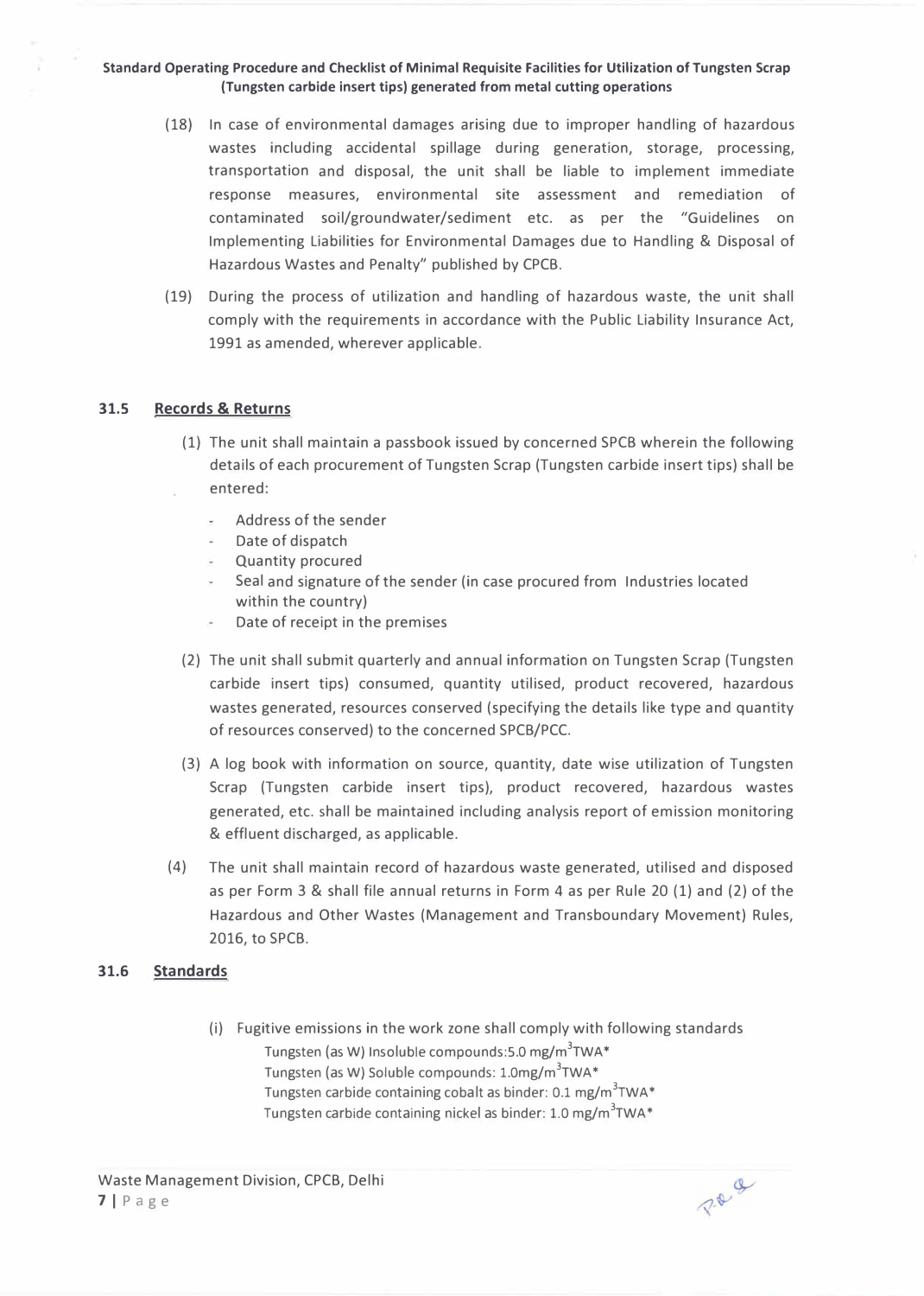*\* Time-weighted average {TWA}, Short-term exposure limits (STEL}. The Permissible Exposure Limit is 8-hour TWA.* 

- (ii) Source emission standards for Particulate Matter shall comply with the limit of 50 mg/Nm**<sup>3</sup>**in the stack attached to breaking/crushing/sieving/homogenizing sections or vacuum furnace.
- (iii) Wastewater discharge from the unit shall comply with the standards prescribed by the concerned SPCB/PCC.
- (iv) Monitoring of the specified parameters for source emission shall be carried out quarterly for the first year followed by atleast annually in the subsequent year of utilization. Fugitive emission for specified parameters shall be carried out quarterly. The monitoring shall be carried out by NABL accredited or EPA approved laboratories results shall be submitted to the concerned SPCB/PCC quarterly.

#### **31.7 Siting of Industry**

Facilities for processing of used Tungsten carbide inserts should preferably be located in a notified industrial area or industrial park/estate/cluster and in accordance with Consent to Establish issued by the concerned SPCB/PCC.

#### **31.8 Size of Plant & Efficiency of utilisation**

About 2 tons of used Tungsten carbide insert tips can recover appox. 1.8 tons of tungsten powder. Other raw material consumed i.e Zinc shall also be recovered (About 1.2 tons of zinc usage recovers about zinc  $\omega$  1. 18 tons from melting process). Therefore, requisite facilities of adequate size of storage shed and other plant & machineries as given in para 29.10 below shall be installed accordingly.

The recycling facility shall achieve > 99.08% recovery efficiency for Tungsten powder.

#### **31.9 On-line detectors** *I* **Alarms / Analysers**

Online emission analyzer for PM in the stack shall be installed and the online data be connected to the server of the concerned SPCB/PCC and CPCB.

#### **31.10 Checklist of Minimal Requisite Facilities:**

| S.No | <b>Requisite Facilities</b>                                                                                           |
|------|-----------------------------------------------------------------------------------------------------------------------|
|      | Covered Storage shed (s) for storage of Tungsten Scrap (Tungsten carbide insert<br>tips) in drums/containers.         |
|      | Mechanised system for hot water cleaning in tank to remove dirt from Tungsten<br>Scrap (Tungsten carbide insert tips) |

P.R. B